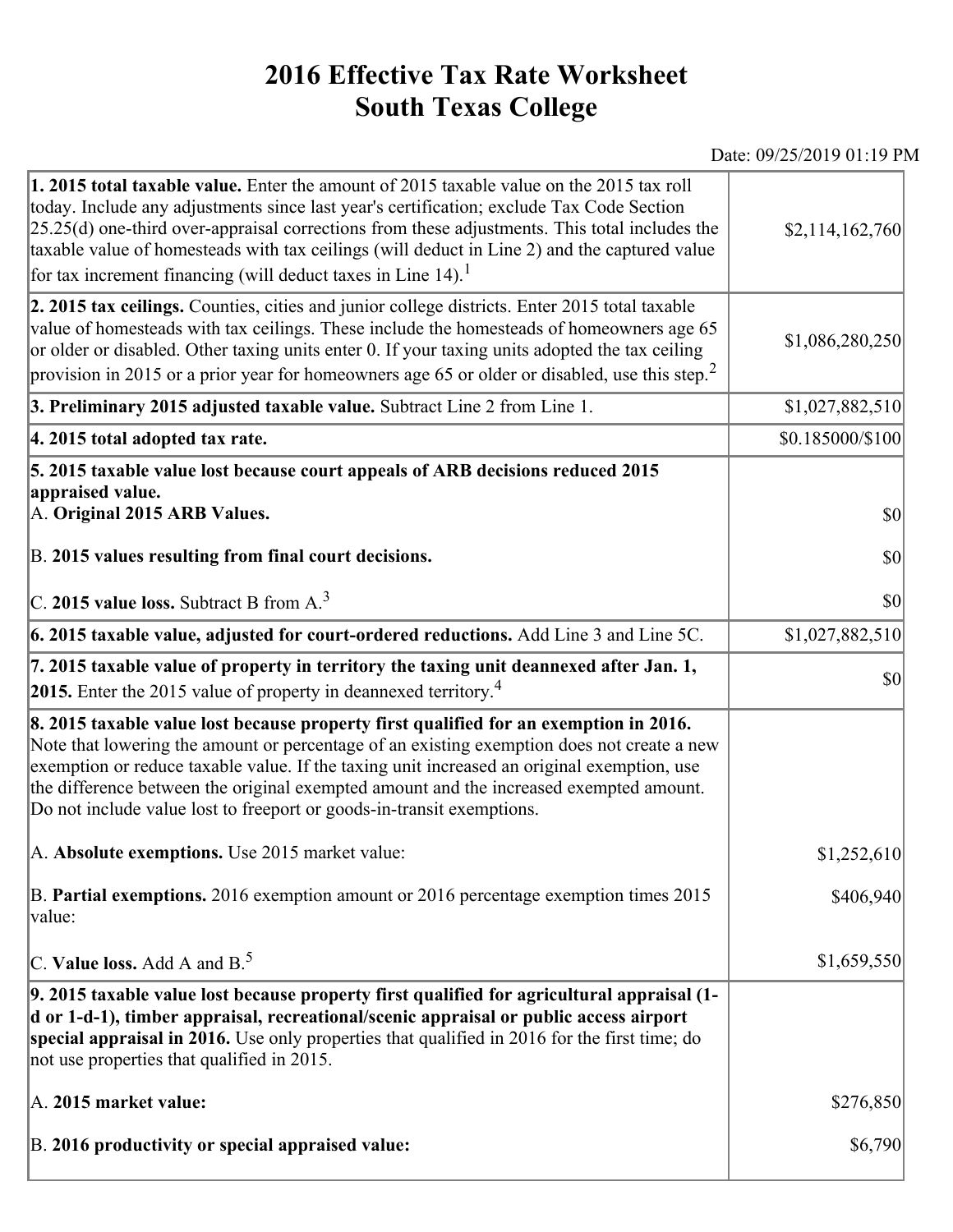| C. Value loss. Subtract B from $A6$                                                                                                                                                                                                                                                                                                                                                                                                                                                                                                                                                                                                                                                                                      | \$270,060       |
|--------------------------------------------------------------------------------------------------------------------------------------------------------------------------------------------------------------------------------------------------------------------------------------------------------------------------------------------------------------------------------------------------------------------------------------------------------------------------------------------------------------------------------------------------------------------------------------------------------------------------------------------------------------------------------------------------------------------------|-----------------|
| 10. Total adjustments for lost value. Add lines 7, 8C and 9C.                                                                                                                                                                                                                                                                                                                                                                                                                                                                                                                                                                                                                                                            | \$1,929,610     |
| 11. 2015 adjusted taxable value. Subtract Line 10 from Line 6.                                                                                                                                                                                                                                                                                                                                                                                                                                                                                                                                                                                                                                                           | \$1,025,952,900 |
| 12. Adjusted 2015 taxes. Multiply Line 4 by line 11 and divide by \$100.                                                                                                                                                                                                                                                                                                                                                                                                                                                                                                                                                                                                                                                 | \$1,898,012     |
| 13. Taxes refunded for years preceding tax year 2015. Enter the amount of taxes refunded<br>by the taxing unit for tax years preceding tax year 2015. Types of refunds include court<br>decisions, Tax Code Section 25.25(b) and (c) corrections and Tax Code Section 31.11<br>payment errors. Do not include refunds for tax year 2015. This line applies only to tax years<br>preceding tax year 2015. <sup>7</sup>                                                                                                                                                                                                                                                                                                    | \$0             |
| 14. Taxes in tax increment financing (TIF) for tax year 2015. Enter the amount of taxes<br>paid into the tax increment fund for a reinvestment zone as agreed by the taxing unit. If the<br>taxing unit has no 2016 captured appraised value in Line 16D, enter $08$                                                                                                                                                                                                                                                                                                                                                                                                                                                     | 30              |
| 15. Adjusted 2015 taxes with refunds and TIF adjustment. Add Lines 12 and 13, subtract<br>Line $149$                                                                                                                                                                                                                                                                                                                                                                                                                                                                                                                                                                                                                     | \$1,898,012     |
| 16. Total 2016 taxable value on the 2016 certified appraisal roll today. This value<br>includes only certified values and includes the total taxable value of homesteads with tax<br>ceilings (will deduct in Line 18). These homesteads include homeowners age 65 or older or<br>disabled. <sup>10</sup>                                                                                                                                                                                                                                                                                                                                                                                                                |                 |
| A. Certified values:                                                                                                                                                                                                                                                                                                                                                                                                                                                                                                                                                                                                                                                                                                     | \$3,034,701,599 |
| B. Counties: Include railroad rolling stock values certified by the Comptroller's office:                                                                                                                                                                                                                                                                                                                                                                                                                                                                                                                                                                                                                                | \$0             |
| C. Pollution control exemption: Deduct the value of property exempted for the current tax<br>year for the first time as pollution control property:                                                                                                                                                                                                                                                                                                                                                                                                                                                                                                                                                                      | $ 10\rangle$    |
| $\vert$ D. Tax increment financing: Deduct the 2016 captured appraised value of property taxable<br>by a taxing unit in a tax increment financing zone for which the 2016 taxes will be deposited<br>into the tax increment fund. Do not include any new property value that will be included in<br>Line 21 below. <sup>11</sup>                                                                                                                                                                                                                                                                                                                                                                                         | \$0             |
| E. Total 2016 value. Add A and B, then subtract C and D.                                                                                                                                                                                                                                                                                                                                                                                                                                                                                                                                                                                                                                                                 | \$3,034,701,599 |
| $ 17.$ Total value of properties under protest or not included on certified appraisal roll. $^{12}$                                                                                                                                                                                                                                                                                                                                                                                                                                                                                                                                                                                                                      |                 |
| A. 2016 taxable value of properties under protest. The chief appraiser certifies a list of<br>properties still under ARB protest. The list shows the appraisal district's value and the<br>taxpayer's claimed value, if any, or an estimate of the value if the taxpayer wins. For each of<br>the properties under protest, use the lowest of these values. Enter the total value. <sup>13</sup>                                                                                                                                                                                                                                                                                                                         | \$379,880       |
| B. 2016 value of properties not under protest or included on certified appraisal roll.<br>The chief appraiser gives taxing units a list of those taxable properties that the chief<br>appraiser knows about, but are not included in the appraisal roll certification. These<br>properties also are not on the list of properties that are still under protest. On this list of<br>properties, the chief appraiser includes the market value, appraised value and exemptions for<br>the preceding year and a reasonable estimate of the market value, appraised value and<br>exemptions for the current year. Use the lower market, appraised or taxable value (as<br>appropriate). Enter the total value. <sup>14</sup> | 30              |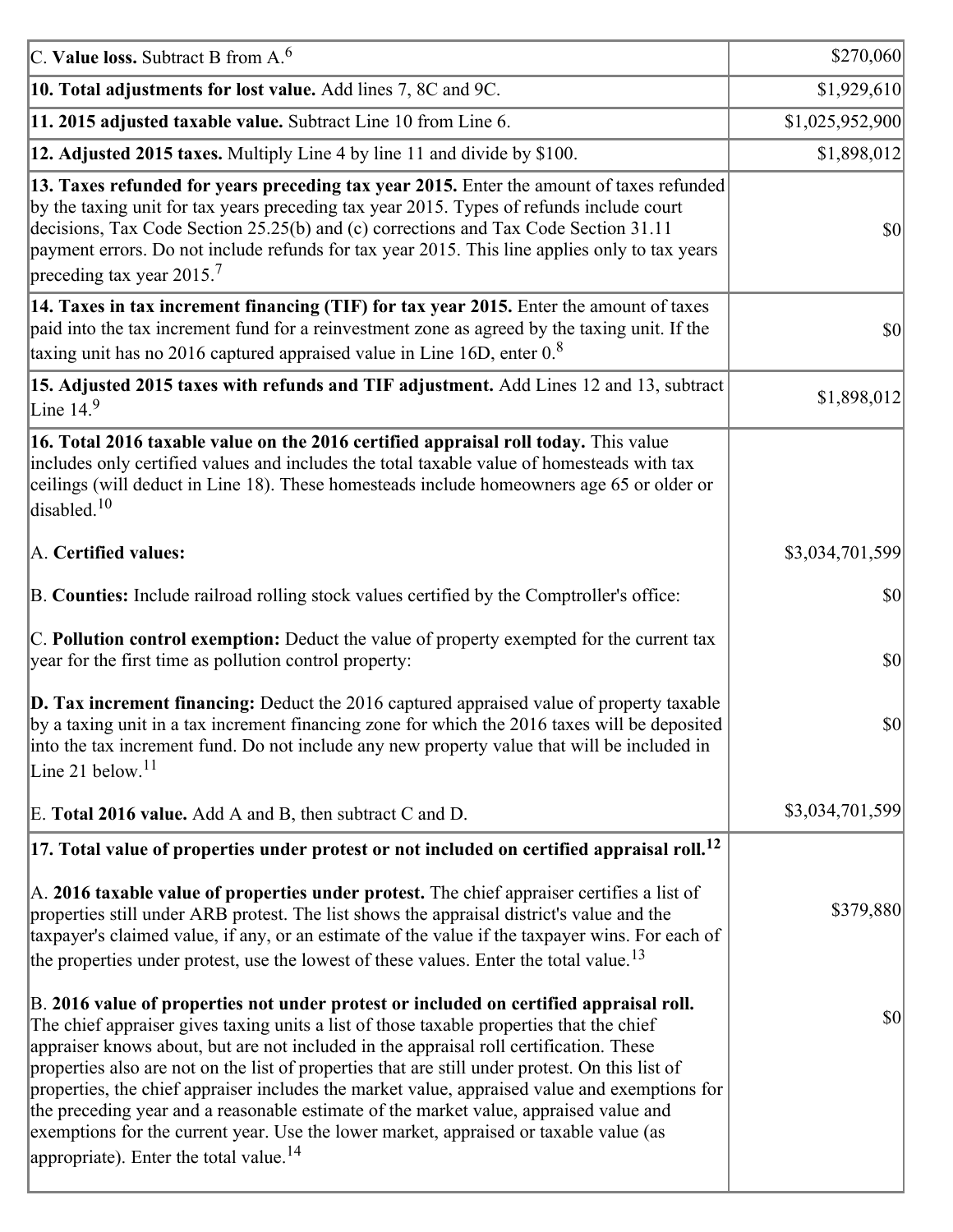| C. Total value under protest or not certified: Add A and B.                                                                                                                                                                                                                                                                                                                                                                                                                                                                                                                                                                                  | \$379,880              |
|----------------------------------------------------------------------------------------------------------------------------------------------------------------------------------------------------------------------------------------------------------------------------------------------------------------------------------------------------------------------------------------------------------------------------------------------------------------------------------------------------------------------------------------------------------------------------------------------------------------------------------------------|------------------------|
| 18. 2016 tax ceilings. Counties, cities and junior colleges enter 2016 total taxable value of<br>homesteads with tax ceilings. These include the homesteads of homeowners age 65 or older<br>or disabled. Other taxing units enter 0. If your taxing units adopted the tax ceiling provision<br>in 2015 or a prior year for homeowners age 65 or older or disabled, use this step. <sup>15</sup>                                                                                                                                                                                                                                             | \$118,378,460          |
| 19. 2016 total taxable value. Add Lines 16E and 17C. Subtract Line 18.                                                                                                                                                                                                                                                                                                                                                                                                                                                                                                                                                                       | \$2,916,703,019        |
| 20. Total 2016 taxable value of properties in territory annexed after Jan. 1, 2015.<br>Include both real and personal property. Enter the 2016 value of property in territory<br>$\alpha$ annexed. <sup>16</sup>                                                                                                                                                                                                                                                                                                                                                                                                                             | \$1,796,135,839        |
| 21. Total 2016 taxable value of new improvements and new personal property located<br>in new improvements. New means the item was not on the appraisal roll in 2015. An<br>improvement is a building, structure, fixture or fence erected on or affixed to land. New<br>additions to existing improvements may be included if the appraised value can be<br>determined. New personal property in a new improvement must have been brought into the<br>taxing unit after Jan. 1, 2015, and be located in a new improvement. New improvements do<br>include property on which a tax abatement agreement has expired for $2016$ . <sup>17</sup> | \$24,859,900           |
| 22. Total adjustments to the 2016 taxable value. Add Lines 20 and 21.                                                                                                                                                                                                                                                                                                                                                                                                                                                                                                                                                                        | \$1,820,995,739        |
| 23. 2016 adjusted taxable value. Subtract Line 22 from Line 19.                                                                                                                                                                                                                                                                                                                                                                                                                                                                                                                                                                              | \$1,095,707,280        |
| 24. 2016 effective tax rate. Divide Line 15 by Line 23 and multiply by $$100$ . <sup>18</sup>                                                                                                                                                                                                                                                                                                                                                                                                                                                                                                                                                | $$0.173222 \times 100$ |
| <b>25. COUNTIES ONLY.</b> Add together the effective tax rates for each type of tax the county<br>levies. The total is the 2016 county effective tax rate. <sup>1</sup>                                                                                                                                                                                                                                                                                                                                                                                                                                                                      |                        |

A county, city or hospital district that adopted the additional sales tax in November 2015 or in May 2016 must adjust its effective tax rate. The Additional Sales Tax Rate Worksheet sets out this adjustment. Do not forget to complete the Additional Sales Tax Rate Worksheet if the taxing unit adopted the additional sales tax on these dates.

<sup>1</sup>Tex. Tax Code Section  $26.012(14)$ <sup>2</sup>Tex. Tax Code Section  $26.012(14)$  $3$ Tex. Tax Code Section 26.012(13)  ${}^{4}$ Tex. Tax Code Section 26.012(15)  $5$ Tex. Tax Code Section 26.012(15)  ${}^{6}$ Tex. Tax Code Section 26.012(15)  $7$ Tex. Tax Code Section 26.012(13)  ${}^{8}$ Tex. Tax Code Section 26.03(c)  $^{9}$ Tex. Tax Code Section 26.012(13)  $10$ Tex. Tax Code Section 26.012(15) <sup>11</sup>Tex. Tax Code Section  $26.03(c)$ <sup>12</sup>Tex. Tax Code Section  $26.01(c)$ <sup>13</sup>Tex. Tax Code Section 26.04 and 26.041 <sup>14</sup>Tex. Tax Code Section 26.04 and 26.041 <sup>15</sup>Tex. Tax Code Section  $26.012(6)$  $16$ Tex. Tax Code Section 26.012(17) <sup>17</sup>Tex. Tax Code Section  $26.012(17)$ <sup>18</sup>Tex. Tax Code Section 26.04(c) <sup>19</sup>Tex. Tax Code Section 26.04(d)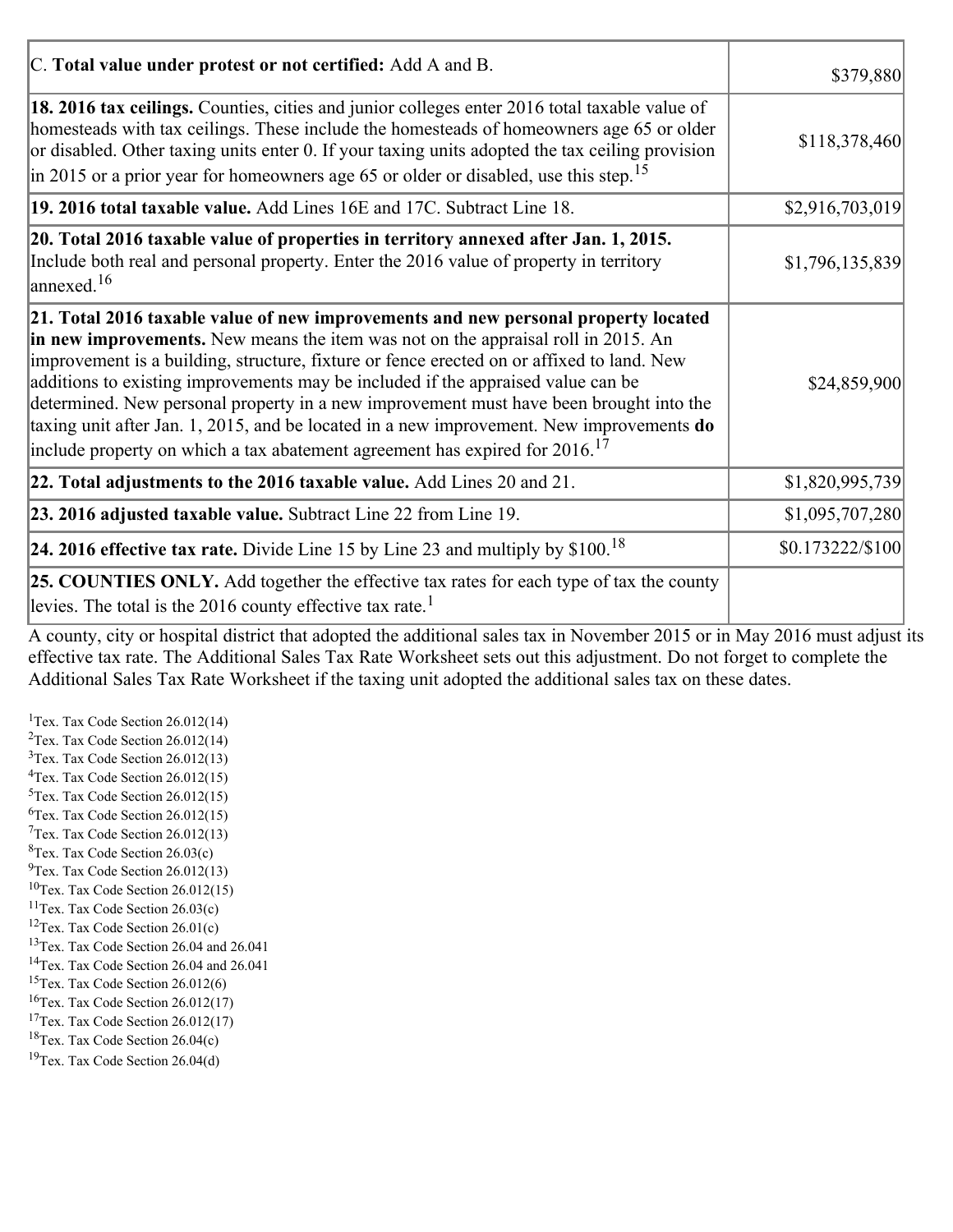## **2016 Rollback Tax Rate Worksheet South Texas College**

Date: 09/25/2019

| 26. 2015 maintenance and operations (M&O) tax rate.                                                                                                                                                                                                                                                                                                                                                                                                                                                                                                                                                                                                                     | \$0.140000/\$100 |
|-------------------------------------------------------------------------------------------------------------------------------------------------------------------------------------------------------------------------------------------------------------------------------------------------------------------------------------------------------------------------------------------------------------------------------------------------------------------------------------------------------------------------------------------------------------------------------------------------------------------------------------------------------------------------|------------------|
| $ 27.2015$ adjusted taxable value. Enter the amount from Line 11.                                                                                                                                                                                                                                                                                                                                                                                                                                                                                                                                                                                                       | \$1,025,952,900  |
| 28. 2015 M&O taxes.                                                                                                                                                                                                                                                                                                                                                                                                                                                                                                                                                                                                                                                     |                  |
|                                                                                                                                                                                                                                                                                                                                                                                                                                                                                                                                                                                                                                                                         |                  |
| A. Multiply Line 26 by Line 27 and divide by \$100.                                                                                                                                                                                                                                                                                                                                                                                                                                                                                                                                                                                                                     | \$1,436,334      |
| B. Cities, counties and hospital districts with additional sales tax: Amount of additional<br>sales tax collected and spent on M&O expenses in 2015. Enter amount from full year's sales<br>tax revenue spent for M&O in 2015 fiscal year, if any. Other taxing units enter 0. Counties<br>exclude any amount that was spent for economic development grants from the amount of<br>sales tax spent.                                                                                                                                                                                                                                                                     | $ 10\rangle$     |
| C. Counties: Enter the amount for the state criminal justice mandate. If second or later year,<br>the amount is for increased cost above last year's amount. Other taxing units enter 0.                                                                                                                                                                                                                                                                                                                                                                                                                                                                                | $ 10\rangle$     |
| D. Transferring function: If discontinuing all of a department, function or activity and<br>transferring it to another taxing unit by written contract, enter the amount spent by the taxing<br>unit discontinuing the function in the 12 months preceding the month of this calculation. If<br>the taxing unit did not operate this function for this 12-month period, use the amount spent<br>in the last full fiscal year in which the taxing unit operated the function. The taxing unit<br>discontinuing the function will subtract this amount in H below. The taxing unit receiving<br>the function will add this amount in H below. Other taxing units enter 0. | $ 10\rangle$     |
| E. Taxes refunded for years preceding tax year 2015: Enter the amount of M&O taxes<br>refunded in the preceding year for taxes before that year. Types of refunds include court<br>decisions, Tax Code Section 25.25(b) and (c) corrections and Tax Code Section 31.11<br>payment errors. Do not include refunds for tax year 2015. This line applies only to tax years<br>preceding tax year 2015.                                                                                                                                                                                                                                                                     | $ 10\rangle$     |
| F. Enhanced indigent health care expenditures: Enter the increased amount for the<br>current year's enhanced indigent health care expenditures above the preceding tax year's<br>enhanced indigent health care expenditures, less any state assistance.                                                                                                                                                                                                                                                                                                                                                                                                                 | <b>\$0</b>       |
| G. Taxes in TIF: Enter the amount of taxes paid into the tax increment fund for a<br>reinvestment zone as agreed by the taxing unit. If the taxing unit has no 2016 captured<br>appraised value in Line 16D, enter 0.                                                                                                                                                                                                                                                                                                                                                                                                                                                   | $ 10\rangle$     |
| <b>H. Adjusted M&amp;O Taxes.</b> Add A, B, C, E and F. For unit with D, subtract if discontinuing<br>function and add if receiving function. Subtract G.                                                                                                                                                                                                                                                                                                                                                                                                                                                                                                               | \$1,436,334      |
| 29. 2016 adjusted taxable value. Enter Line 23 from the Effective Tax Rate Worksheet.                                                                                                                                                                                                                                                                                                                                                                                                                                                                                                                                                                                   | \$1,095,707,280  |
| 30. 2016 effective maintenance and operations rate. Divide Line 28H by Line 29 and<br>multiply by \$100.                                                                                                                                                                                                                                                                                                                                                                                                                                                                                                                                                                | \$0.131087/\$100 |
| $31.2016$ rollback maintenance and operation rate. Multiply Line 30 by 1.08.                                                                                                                                                                                                                                                                                                                                                                                                                                                                                                                                                                                            | \$0.141573/\$100 |